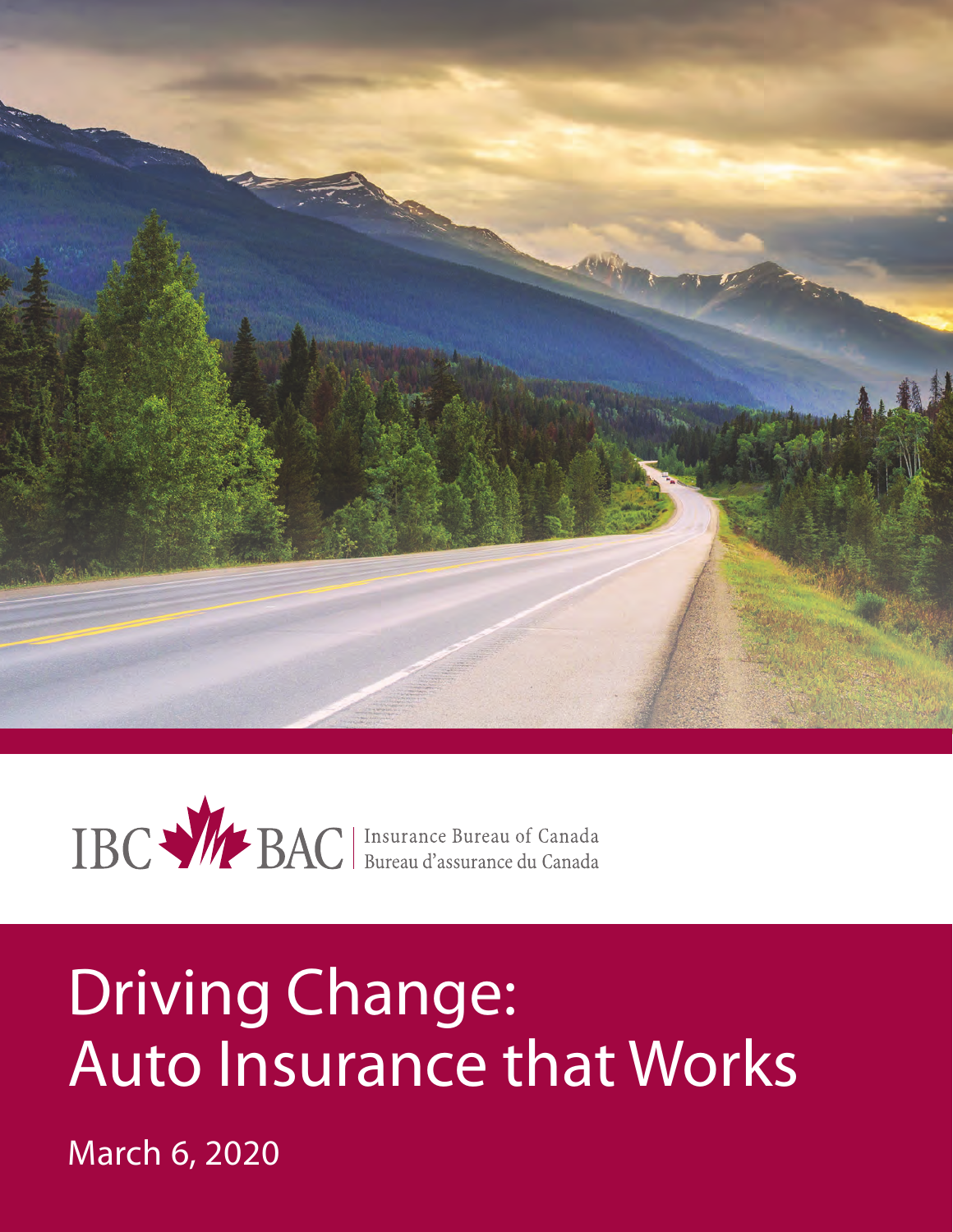## Executive Summary

Alberta's auto insurance system no longer works for the 3 million drivers that count on it.

Alberta drivers currently must contend with a system that focuses on cash settlements rather than ample medical care to help collision victims recover. They also have insufficient product choice or ability to control their premiums. Insurers in the province must navigate a difficult regulatory environment. To top it off, problems with the current auto insurance system have caused claims costs to skyrocket for several years, leading to increased premiums.

Drivers are demanding change and more value for their dollars. They want a better insurance experience, more choice and affordable premiums. In fact, 93% of Albertans said they believe the auto insurance system can be improved, 92% said they want options to manage their own premiums, and 79% said they should have the choice to purchase different levels of care and treatment to recover from a collision.<sup>1</sup> Driving Change provides a blueprint to give drivers affordable, sustainable auto insurance that provides them with more product choice and more care when they need it.

<sup>&</sup>lt;sup>1</sup> According to a survey conducted by Maple Leaf Strategies on behalf of IBC. The survey sampled the opinion of Albertans (n=807 +/3.3%) on perceptions and opinions toward the insurance industry in the province and proposed coverage options.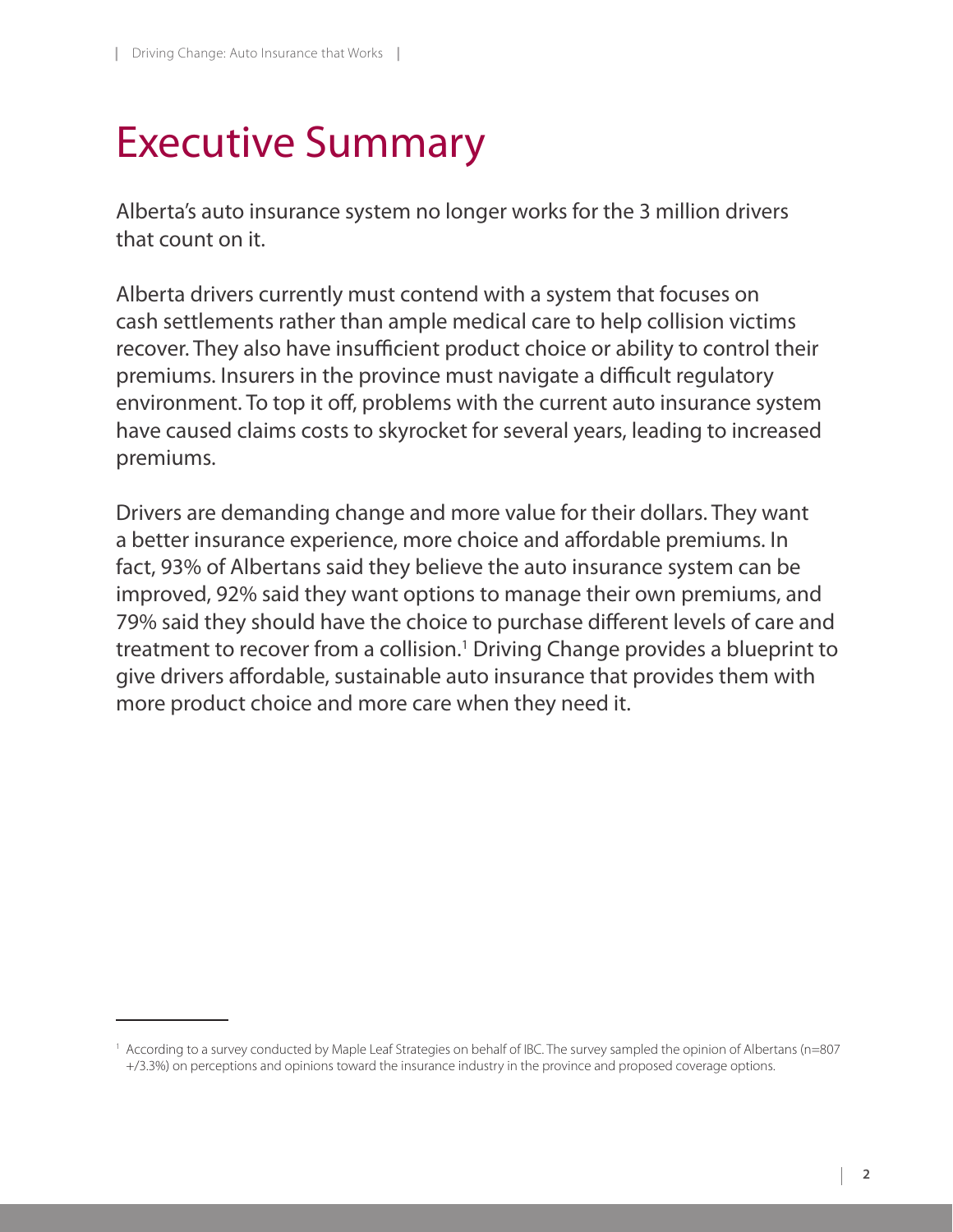## Problems we need to address

- **Albertans pay more for auto insurance compared to consumers in other provinces with similar systems.** In 2018, on average they paid more than \$1,300 annually, and certainly pay more today. That is more than \$400 higher than what Maritime consumers pay, even though the systems share many similar benefits and treatment options.
- **<sup>O</sup>** Albertans have little choice in controlling their premiums. Consumers must pay for coverages they do not need, and they can't increase coverages to fit their individual circumstances. Yet, 87% of drivers say they should have more control over their rates based on how they drive.
- **Some Albertans do not have access to enough evidence-based medical treatment.** They are not getting the treatment they need to recover from the minor injuries they incurred in a collision. The majority of Albertans (86%) support improving care and treatment options for people so that they don't have to sue for as much money following non-serious car accidents.
- **Alberta's regulatory environment is cumbersome, which has led to consumers having less choice in auto insurance.** Despite Alberta having one of the largest insurance markets in Canada, new entrants into the province's insurance arena are rare. There are currently only 22 auto insurance groups offering private passenger vehicle (PPV) auto insurance in the province, nearly the same number as in the Maritime provinces, where 20 groups operate. Due to Alberta's regulatory burden, there are far fewer insurers selling PPV auto insurance in Alberta than in Ontario, which has over 30 insurance groups.2
- **Albertans cannot buy auto insurance that is priced based on how they drive or how often they drive.** Government rules restrict data collection on driving performance. However, more than two-thirds of Albertans believe that collecting such data is a fair way to price auto insurance.<sup>3</sup> Auto insurance options based on driving performance have been available in the United States for years, and an option based on driving performance recently became available in Ontario.
- **Good Alberta drivers are forced to subsidize high-risk drivers.** Alberta has implemented a price ceiling through what is known as the Grid. Although this may seem like a good consumer protection measure, in reality it results in good drivers cross-subsidizing high-risk drivers.
- **Albertans must work with the at-fault driver or that driver's insurer to recover the cost of repairs to their vehicle rather than work with their own insurer.** All other provinces allow consumers to deal directly with their own insurer for vehicle repairs, which speeds up the process and creates less confusion for the consumer.

<sup>2</sup> IBC calculations with data from MSA.

<sup>&</sup>lt;sup>3</sup> IBC conducted a nationwide online survey of 1,200 Canadian residents 18 years of age or older between February 5 and 23, 2018. The margin of error for a strict probability sample for a sample of 2,000 would be ±2.83%, 19 times out of 20. All sample surveys and polls may be subject to multiple sources of error.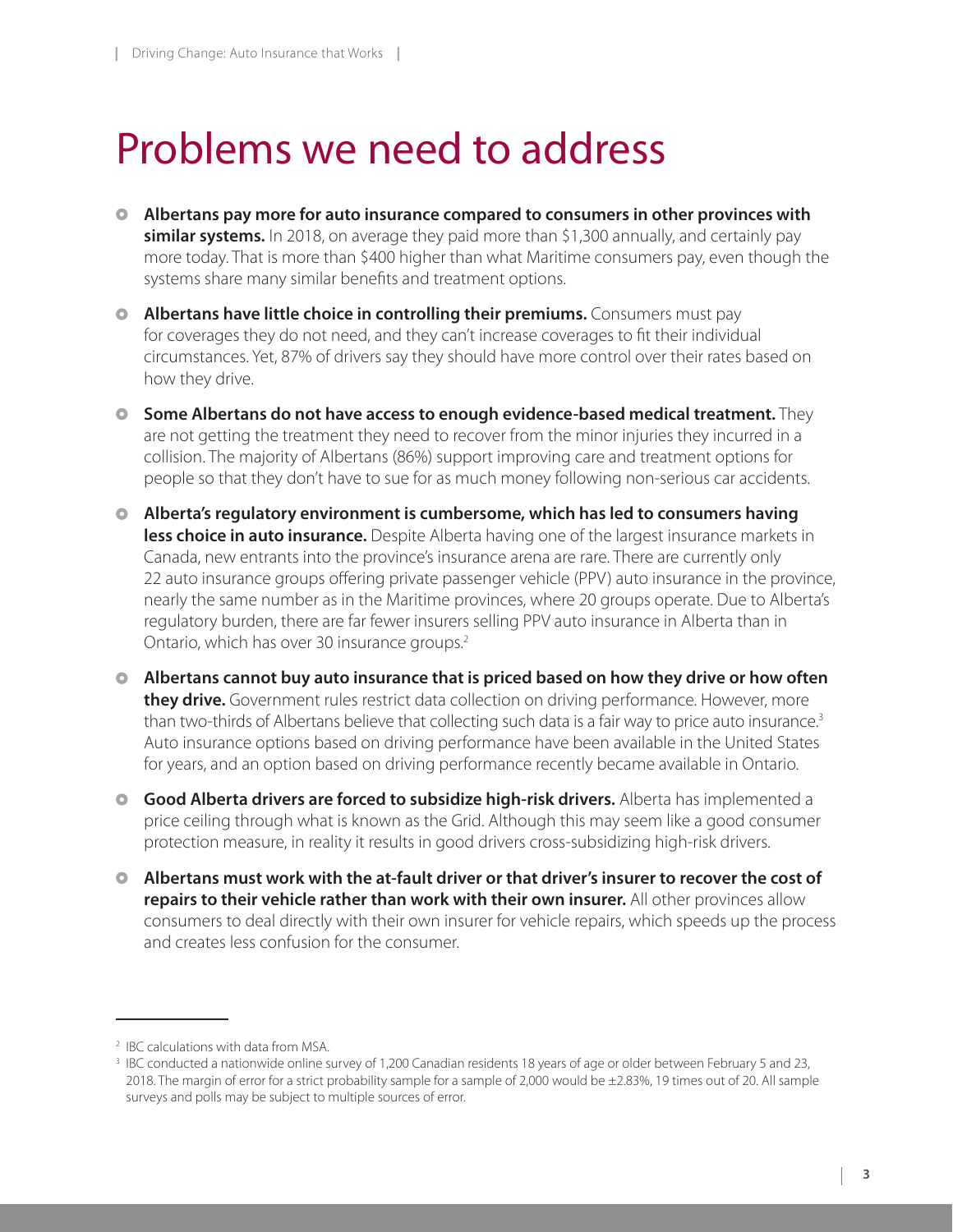**1**

**2**

## Driving Change outlines two ways in which the Government of Alberta can improve auto insurance.

 Give Albertans access to more pre-approved medical care and greater choice in controlling their coverage and premiums through the More Care, Less Court product; and

 Follow best-in-class rules to increase competition and catch up with today's digital age.

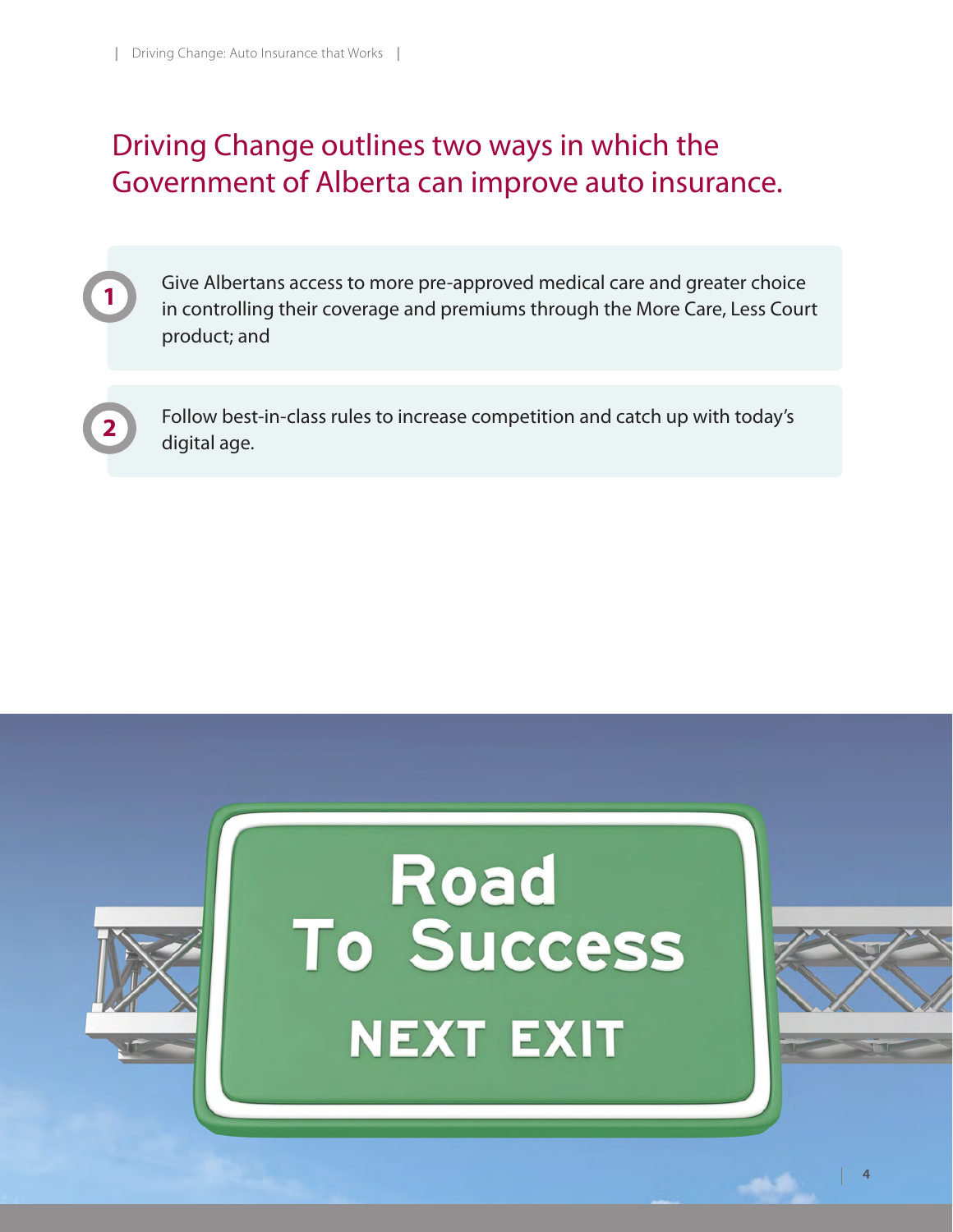## How Alberta got here

For many years, Albertans enjoyed stable premiums and an auto insurance system that worked well. Then in 2012 and again in 2015, court challenges to the definition of a minor injury exposed unintended problems with the regulatory language. The result was a swift increase in claims costs and a subsequent rise in premiums – bodily injury claims increased over 75% since 2011.4 This, coupled with outdated regulations that haven't kept up with the digital age, means that Alberta's auto insurance system is now a dinosaur. Consumers are demanding change.

For details on the problems with the current system, refer to [Appendix A.](#page-9-0)

## 1. Implement More Care, Less Court to deliver affordability and choice

Insurance Bureau of Canada (IBC) brought together insurance and healthcare experts from across to research the best auto insurance practices from around the world. The group concluded that the best products lean mostly, though not entirely, toward no-fault auto insurance and provide consumers with choice. They also concluded that the product should have generous no-fault benefits, while still allowing all consumers tort access for pecuniary damages, such as lost income and future medical care. But the product should restrict the ability to sue for pain and suffering awards to only the seriously injured. This was deemed essential because research in other jurisdictions showed that high pain and suffering awards drive litigation increases. This would ultimately lead to higher premiums paid by consumers.

More Care, Less Court is a made-in-Alberta solution that offers consumers the choice to tailor their insurance premiums. Consumers could choose to pay a lower premium by forgoing tort access for pain and suffering payments if they sustain a minor injury, or they could choose to pay a higher premium by purchasing higher limits or additional coverages. The product also provides consumers with more care when they need it. Accident victims with common collision injuries would be eligible for twice the amount of pre-approved treatment they receive today through the basic product, including specific programs of care based on prevailing medical literature. Consumers will have access to more no-questions-asked care and more stable premiums while minimizing the chances they will need to wait on a lengthy court settlements and cash payouts.

<sup>4</sup> IBC with data from Oliver Wyman reports for the AIRB Annual Reviews. Claims costs per vehicle.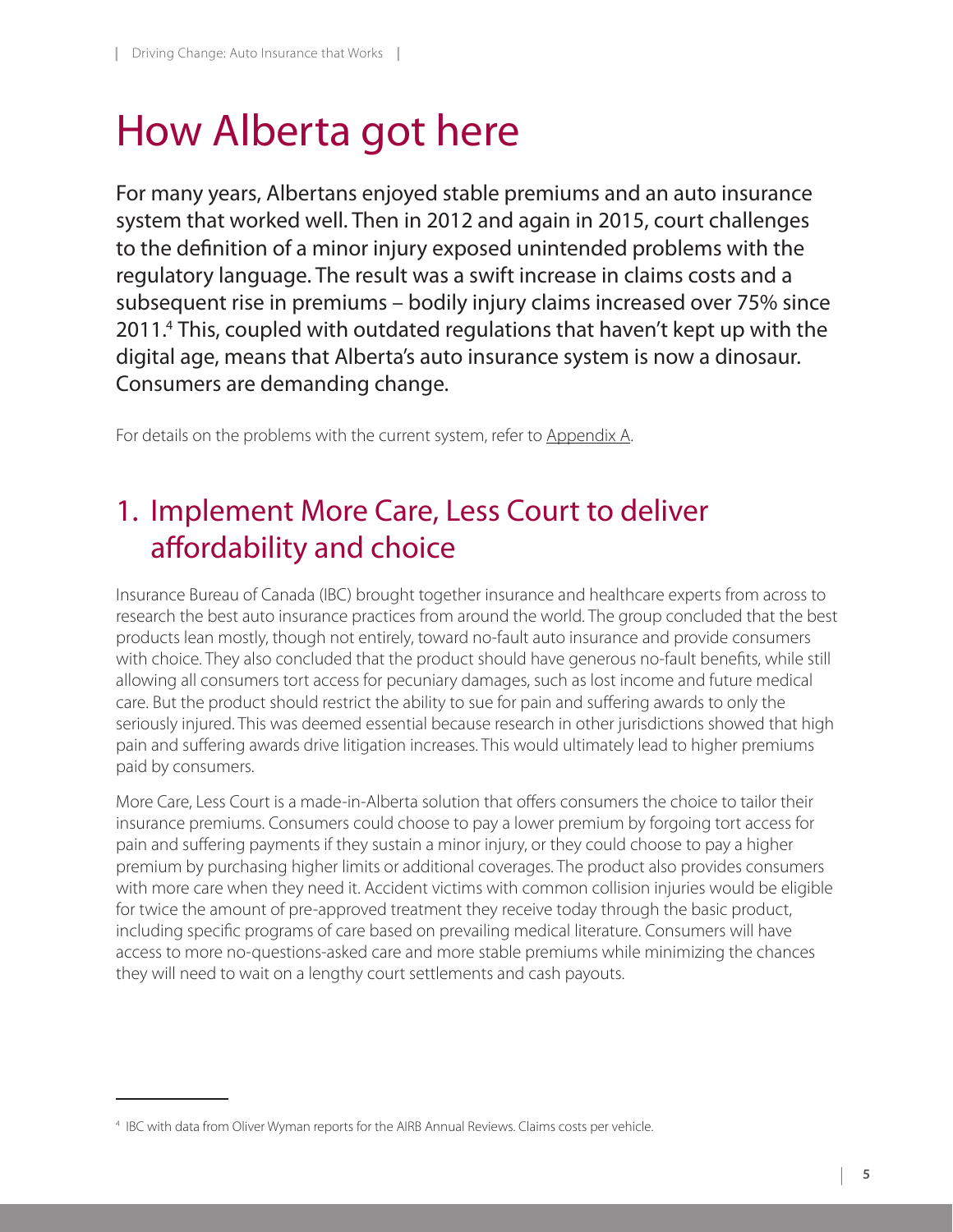**IBC recommends implementing More Care, Less Court to sustain affordability and offer consumers the greater product choice they are demanding.** Moving from a more tort-based system to a more no-fault system will provide consumers with significant improvements in benefits while maintaining checks and balances to keep premiums affordable. This balance is achieved through the following components:

- 1. Treatment, care and income replacement benefits for all consumers
- 2. Continued tort access for items such as medical treatment, income replacement and pain and suffering for those with serious injuries, just like today
- 3. Optional tort access for pain and suffering for those with minor injuries

This will have a significant impact on the required premiums for consumers. For 2020, the average **required** premium – the premium that should be charged to cover all claims costs, operating expenses, insurance taxes, and regulator-approved 7% profit margin - in Alberta is \$1,807, significantly higher than today's actual premium levels. Although premiums will not increase to this level immediately, in the long-term they must reach these levels if no reform is made. More Care, Less Court will reduce the required premium to approximately \$1,500 to \$1,600, resulting in significant savings for consumers.

For details on the More Care, Less Court product, refer to [Appendix B.](#page-11-0)

### **Short-Term Reforms**

Implementing and realizing savings of More Care, Less Court will take some time. In the short-term, to mitigate the premium increases that Alberta drivers are facing, IBC recommends that the government immediately take the following steps.

- **Update the definition of what is considered a "minor injury" in the Minor Injury Regulation (MIR) and increase the pre-approved treatment available to claimants through the Diagnostic and Treatment Protocols Regulation (DTPR).** The updated definition will confirm the minor injury cap's application on all injuries – including any clinically associated sequelae arising from a sprain, strain or whiplash injury – whether physical or psychological in nature, that the prevailing medical literature deems common and expected to heal in weeks or months. By updating the minor injury definition, the government could immediately control costs within the system for drivers who will otherwise see continued premium increases. This change would save an estimated \$76 per vehicle this year, resulting in approximately \$215 million per year in overall savings.
- **Adjust the prejudgment interest rate for non-pecuniary damages, currently set at 4% in the Judgment Interest Act, annually based on the prevailing interest rates.** This is already done in Alberta for pecuniary damages. Elsewhere in Canada, it is common for both rates to be adjusted annually based on the prevailing interest rates. It is estimated that this adjustment will reduce claims costs by approximately \$15 per vehicle in 2020, resulting in approximately \$40 million per year in overall savings.<sup>5</sup>

For details on the MIR and DTPR, refer to [Appendix A.](#page-9-0)

 $^5$  Analysis from Dr. Ron Miller, based on 2019 interest rates. If interest rates fall, the savings will be higher. If interest rates rise, the savings will be lower. Overall savings estimated based on 2020 earned vehicle count increase of 3.2% over 2018 levels.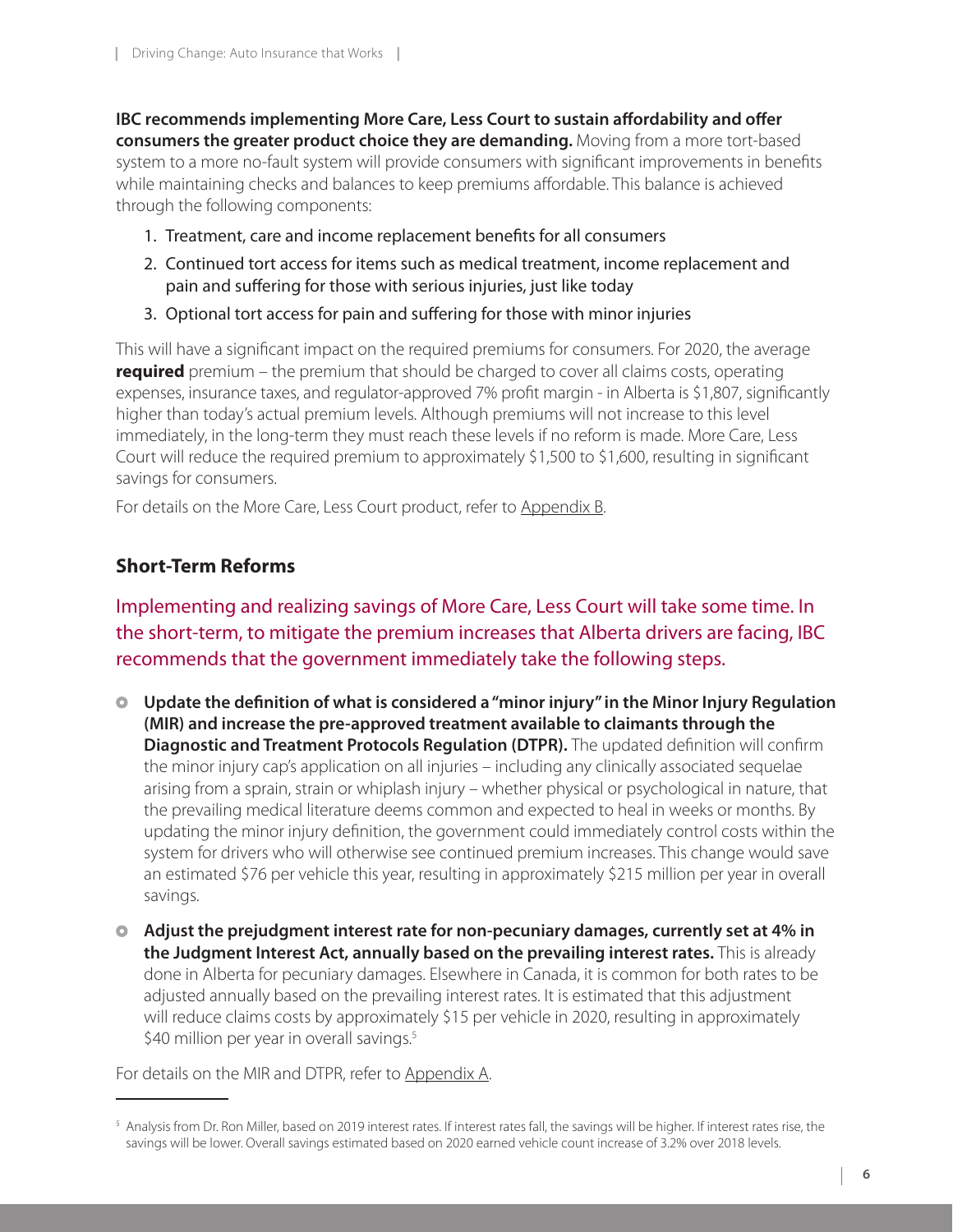## 2. Ditch the dinosaurs in favour of best-in-class rules for a digital age

The European Union and most U.S. states use principle-based regulation that focuses on penalizing bad players and allowing insurers to compete more freely for business. Regulatory resources should be used in the most efficient and economical way. Ample competition in these markets ensures that consumers receive the best price for their chosen product. It also reduces the costs of addressing red tape, which are ultimately passed along to consumers, and allows innovations such as usage-based technology and more unique discounts. For more information, refer to [Appendix D.](#page-16-0)

Alberta has already begun to improve its regulatory environment through permitting the transmission of all insurance documents online, recent minor improvements to the usage-based insurance (UBI) rules, and increasing the simplified filing threshold.

However, there are additional steps that the Alberta government could take to further improve its regulatory framework in ways that would benefit drivers.

#### **Enhance competition & remove subsidization of high-risk drivers**

Jurisdictions around the world with nimble regulatory environments have more competition, lower prices and better business environments. To achieve this in Alberta, IBC recommends that the government take the following steps.

- **Allow insurers to provide consumers with customized pricing by giving them the option to select UBI to determine their auto insurance price.** Alberta insurers are currently prevented from offering these types of UBI products due to outdated regulations. UBI offerings should be subject to the same rules as traditional pricing formulas. UBI products have the potential to be tremendously beneficial for Alberta drivers. For example, unique pay-as-you-go insurance has been popular in the United States, especially among young urban drivers and seniors who do not use their vehicle often. Ontario recently approved a similar product. These products also result in broader societal benefits by encouraging safer driving.
- **<sup>O</sup>** Remove the current Grid framework, which forces good drivers to pay more to cross-subsidize high-risk drivers.
- **Amend anti-competitive rules, such as the restriction on the development of customized rating territories.** This will help ensure that drivers that live in lower-claims areas no longer pay higher premiums to cross-subsidize those living in nearby higher-claims areas.
- **Review the rules that dictate to who insurers must continue to provide contracts of insurance to in cases of misrepresentation**, in order to ensure that good drivers are not cross-subsidizing high-risk drivers.
- **Transition to a market-based approach for rate regulation by replacing the prior-approval framework with a use-and-file framework under the authority of the AIRB.** With a useand-file framework, an insurer can implement a price change and, shortly after, file supporting documentation about the change with the AIRB. The AIRB would use the information to oversee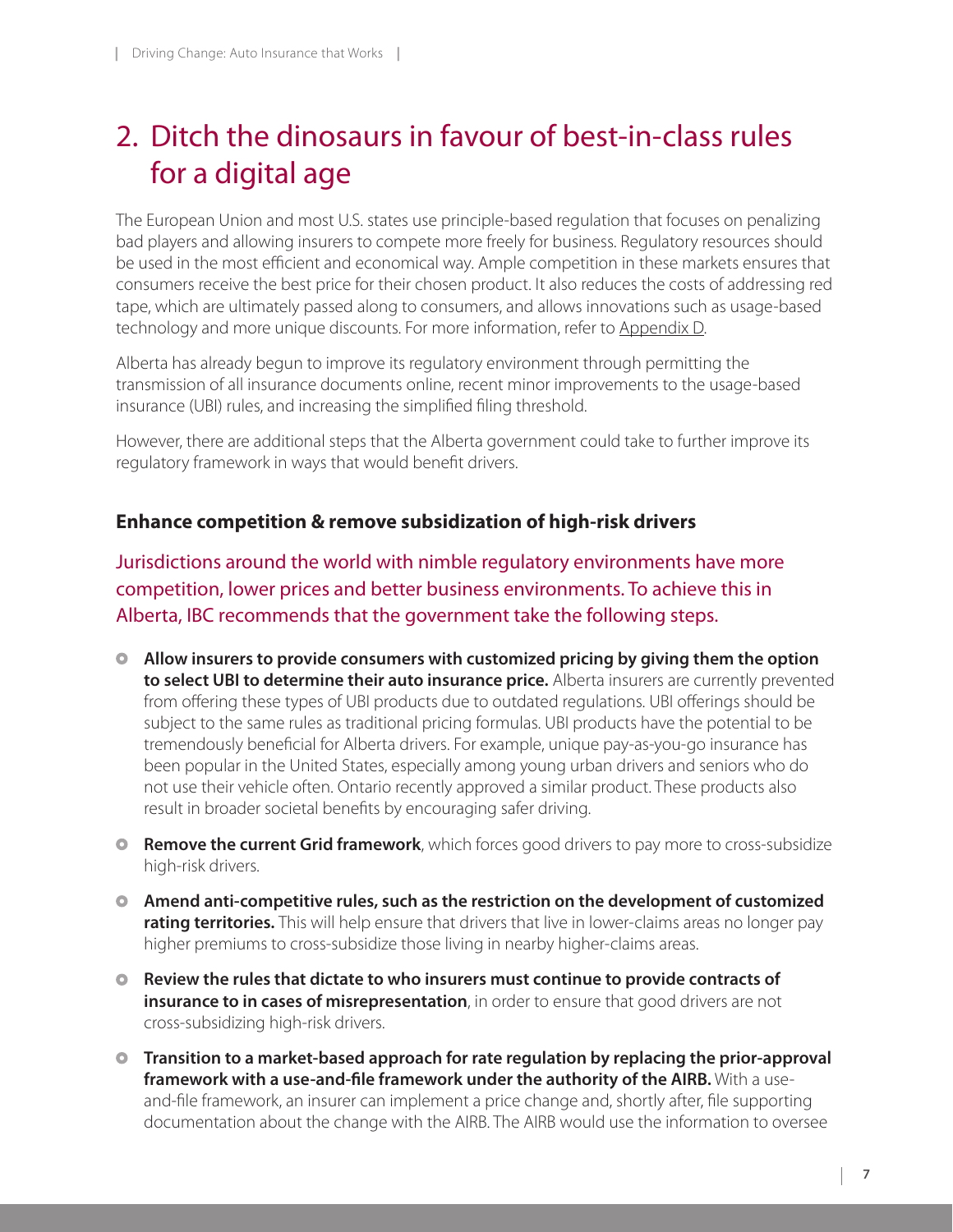the market and have the authority to take corrective action, if needed. Legislation or regulation would prescribe prohibited pricing factors. Evidence from the US shows that use-and-file frameworks lead to stable premiums. For example, even though insurers can increase rates by any amount, between 2000 and 2016, the average Illinois premium only increased by 1.6% per year.<sup>6</sup>

For details on the use-and-file framework, refer to [Appendix C.](#page-14-0)

#### **Smoother Process for Vehicle Repairs – Direct Compensation Property Damage**

In Alberta, consumers must work with the at-fault driver or the at-fault driver's insurer to recover any damages caused to their own vehicle. This can result in headaches for consumers. In all other provinces, a consumer involved in a collision works with his or her own insurer to facilitate any necessary vehicle repairs. This framework, known as Direct Compensation Property Damage (DCPD), results in a more streamlined consumer experience by eliminating the need to recover the cost of the repair from the at-fault driver's insurer. Consumers typically prefer a DCPD framework because they only need to work with a single insurer following a collision. Alberta is the only province not using a DCPD framework, leavings its customers under-served. There is no consumer downside to implementing a DCPD framework.

IBC recommends that the government implement these changes quickly so that the consumer can see immediate benefits. Together, these steps will increase competition, cut red tape, allow consumers to access the best technological solutions the insurance industry has to offer and ensure that good drivers are not continually subsidizing high-risk drivers. These steps, paired with implementing More Care, Less Court, would give Alberta the best auto insurance system in the country for years to come.

<sup>&</sup>lt;sup>6</sup> 2016 is the most recent full-year for which data is available.

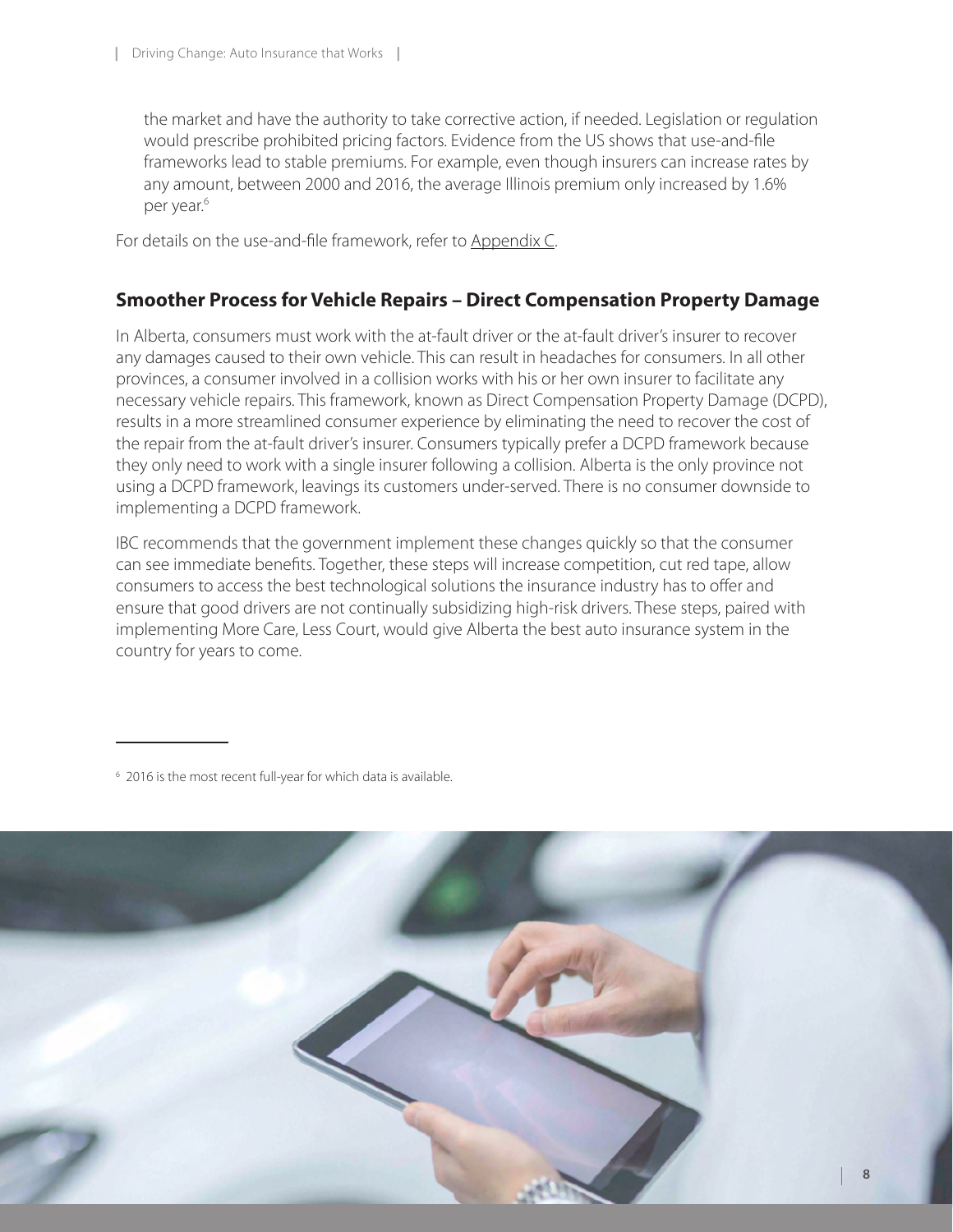## Conclusion

Alberta's auto insurance system is not working for drivers. 93% of Albertans believe change is needed. Driving Change provides a blueprint for a system that provides drivers with more choice, affordable premiums, long-term stability and more competition through an effective regulatory framework. IBC and the insurance industry look forward to working with the Advisory Committee on Auto Insurance and the Government of Alberta on these recommendations and others that will positively affect Alberta's 3 million drivers.

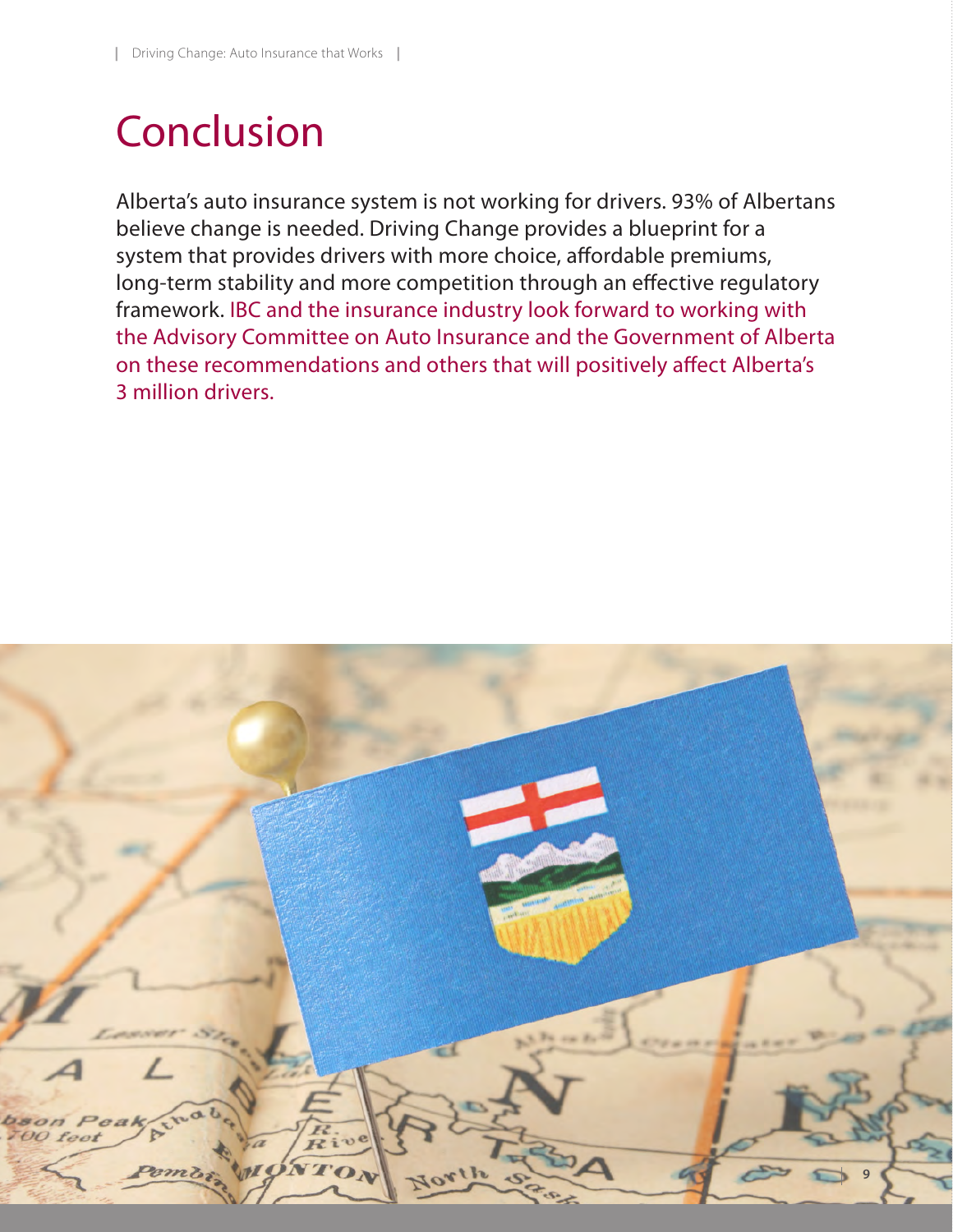## <span id="page-9-0"></span>Appendix A: How Alberta got here

In 2004, under the leadership of Premier Ralph Klein, the government introduced a number of reforms to improve affordability after claims costs from lawsuits increased significantly. One of the reforms was the Minor Injury Regulation (MIR), which caps the pain and suffering awards for collision victims who have sustained minor injuries. This cap controls claims costs and, by extension, keeps premiums stable. In 2020, the pain and suffering cap is \$5,296, but there are no restrictions on what a person can receive for treatment, lost income or future care. This regulation does not apply to claimants with more serious injuries.

The Diagnostic and Treatment Protocols Regulation (DTPR) works in tandem with the MIR and was introduced at the same time to provide collision victims who sustained minor injuries with preapproved medical treatment. A person with a common sprain or strain can access between 10 and 21 pre-approved, evidence-based treatment visits with a physician, physical therapist and/or chiropractor as well as with an adjunct therapist (a massage therapist or acupuncturist). This is preapproved, no questions asked, insurer-paid treatment based on the prevailing medical literature and designed so that collision victims can recover as quickly as possible.

Combined, these regulations were successful in controlling costs by limiting cash-based pain and suffering payments; they focused auto insurers' limited resources on helping people quickly recover from their injuries. The intent is for Albertans to have affordable insurance with stable prices from year-to-year, and easy access to treatment and care if they are involved in a collision.

For almost a decade, these regulations served Albertans well. However, in 2012 and then again in 2015,7 court cases exposed a limitation in the MIR language. The courts found that certain common injuries are not subject to the cap, even though the prevailing medical literature states that these injuries are common, and claimants with these symptoms usually recover in weeks or months. <sup>8</sup>

Although there were increases in other costs, such as vehicle damage and accident benefits, bodily injury claims costs became the primary driver of increased claims. Immediately after the 2012 court decision, the average bodily injury claim cost went from being stable to increasing by roughly 9% per year, from \$41,534 in 2011 to \$74,470 in 2018.<sup>9</sup> Accounting for all claims costs, operating expenses and premium taxes since 2012, insurers have paid out an average of \$1.11 for every \$1 earned in premiums.10 Over this time, increasing bodily injury, or tort, claims caused 53% of the increase in total claims costs.

<sup>7</sup> *Sparrowhawk v. Zapoltinksy*, Alberta Court of Queen's Bench, 2012, ABQB 34; and McLean v. Parmar, Alberta Court of Queen's Bench, 2015, ABQB 62.

<sup>&</sup>lt;sup>8</sup> Ontario Protocol for Traffic Injury Management Collaboration. *Enabling Recovery from Common Traffic Injuries: A Focus on the Injured Person*. December 2014.

<sup>9</sup> IBC calculation based on data from Oliver Wyman Alberta Automobile Insurance Annual Reviews, 2016, 2017, and 2018

<sup>&</sup>lt;sup>10</sup> Baron Insurance Services, based on data from GISA.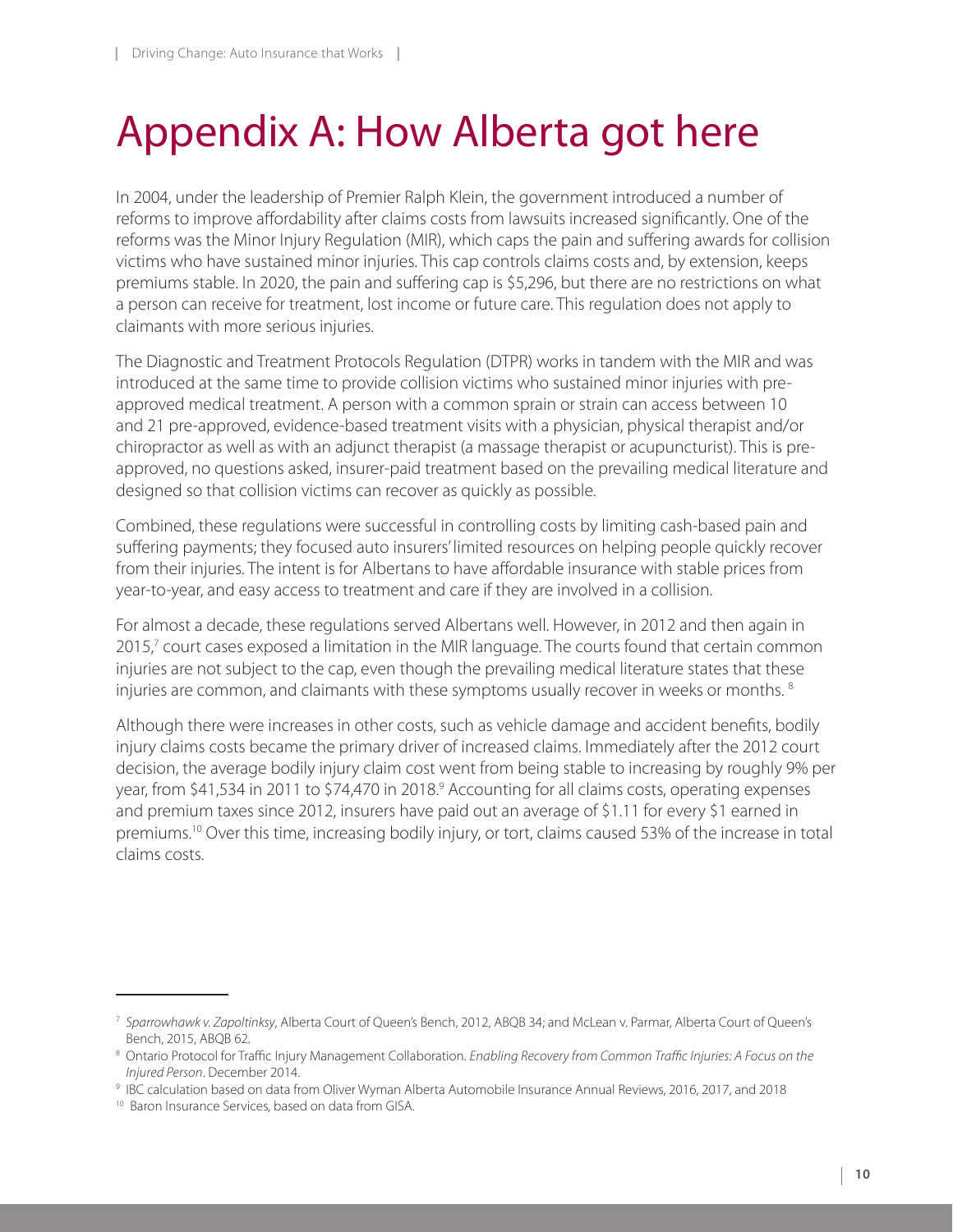This MIR limitation, combined with a difficult regulatory environment, has led to a trying time for Alberta insurers. For four years, IBC and the insurance industry advocated that the MIR be fixed by aligning Alberta's minor injury definition with those in some other jurisdictions and the prevailing medical literature. At the same time, the industry advocated increasing the types of pre-approved treatments that collision victims may use through the DTPR. If the previous government had made these changes four years ago, it would have stabilized claims costs and mitigated – if not eliminated – the necessary premium increases that Albertans now face.

Over this period, other problems with Alberta's auto insurance system were still present. Prejudgment interest (PJI), the interest paid on tort settlements to account for the length of time that an individual must wait between the date of their collision and the date that they receive their settlement, is paid at different rates for different tort damages. PJI paid on pecuniary damages, such as lost income and future medical care, is paid at a fluctuating interest rate. Conversely, pain and suffering awards are paid at a constant 4%. When prevailing interest rates were close to 4%, this claims cost difference was minor. However, as pecuniary damages interest rates have fallen over the last decade, the elevated 4% pain and suffering PJI rate has contributed to the deteriorating claims environment in Alberta.

At the same time, Alberta's insurers continue to face a strict regulatory environment, which is leading to fewer product offerings for consumers. For example, insurers are very limited in how they can use usage-based insurance technology, which allows drivers to pay premiums based on their actual driving habits instead of proxy variables such as territory, age and gender. Alberta insurers also must abide by rules from two separate regulators; elsewhere in Canada, insurers only need to abide by one regulator.

If the system is not fixed, Albertans will continue to contend with rising premiums and fewer product offerings than should be available to them.

#### **Implementing the MIR Recommendation**

- Amend the *sprain* and *strain* definitions in the MIR to clarify that they include sprains and strains to the temporomandibular joint, and make corresponding changes to identify dentists as certified examiners, subject to the same fee schedule as physicians; and
- Amend the minor injury definition in the MIR so it includes *any clinically associated sequelae* arising from a sprain, strain or whiplash injury, whether *physical or psychological in nature*, and make corresponding changes to the scope of a certified examiner's assessment.

#### **Implementing the DTPR Recommendation**

- Expand the list of adjunct therapists in the regulation to include dentists, psychologists and occupational therapists, and develop a corresponding fee schedule for adjunct therapists; and
- Expand the list of injury management consultants, who are the health care professionals authorized in the regulation to provide a second opinion on treatment, to include dentists, subject to the same fee schedule as physicians.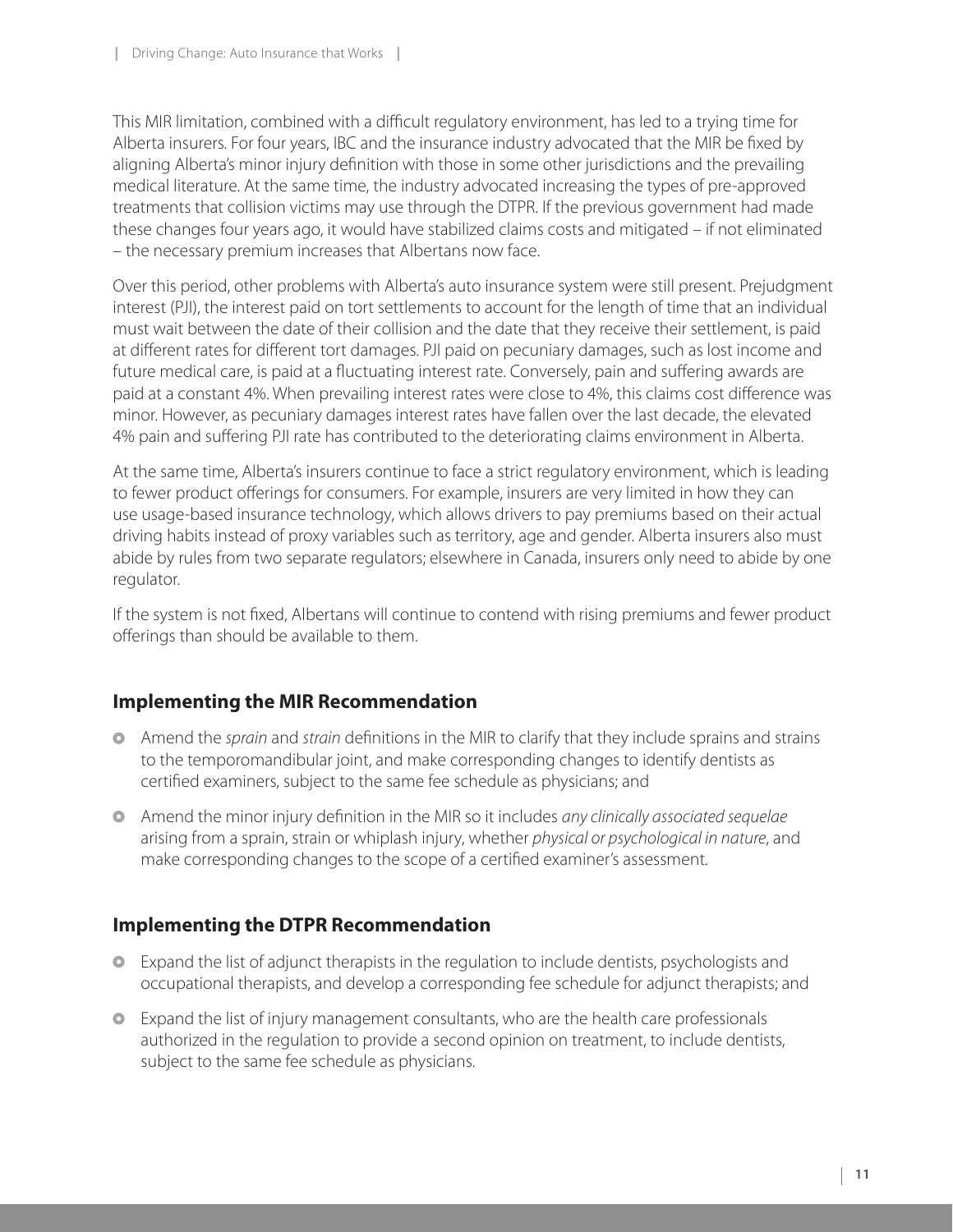## <span id="page-11-0"></span>Appendix B: More Care, Less Court

More Care, Less Court has three components:

- 1. Treatment, care and income replacement benefits available regardless of fault;
- 2. Tort access for past and future pecuniary damages; and
- 3. Limited tort access for non-pecuniary damages.

IBC obtained a legal opinion which confirms that all of these components are expected to be constitutionally permissible.

### Treatment, care and income replacement

This includes programs of care for the most common collision injuries and their corresponding psychological and pain conditions. The programs of care provide treatment and care based on the prevailing medical literature, technology and diagnostic tools. The overall benefit limits are high enough to cover people with serious injuries. Consumers can tailor their auto insurance policies to their unique needs by buying higher treatment, care and/or income replacement coverage.

#### **Details**

The standard medical/rehabilitation (med/rehab) benefit, which includes attendant care, would be \$50,000 over two years. Insurers could offer higher amounts, including enhanced coverage for people with select serious injuries. The select serious injuries eligible for the optional enhanced coverage would be based on the American Medical Association's *Guides to the Evaluation of Permanent Impairment*, the 6th or latest edition, with a 60% whole-person impairment rating.

 A person injured in a collision would have to seek medical treatment within 14 days of the collision.

 Cash settlements would be prohibited, except for the optional enhanced coverage for people with select serious injuries.

A person with a common collision injury would proceed through a program of care.

 A common collision injury consists of physical impairments, such as sprains/strains, contusions, abrasions, lacerations, and pain or any other clinically associated sequelae of a sprain/strain, contusion, abrasion or laceration. It also consists of mental impairments, such as concussion, post-concussion syndrome and mild-traumatic brain injury. Lastly, it consists of conditions associated with physical and mental impairments, such as depressed mood, anxiety, fear, anger, frustration and poor expectation of recovery.

 The first three months of a program of care would be pre-approved and subject to a \$2,500 med/rehab sub-limit. On completing a program of care, a person could attend an assessment to determine if he or she needs additional treatment. If the assessor determines that more treatment is needed, the person would be eligible for three more months within a program of care subject to a \$2,500 med/rehab sub-limit.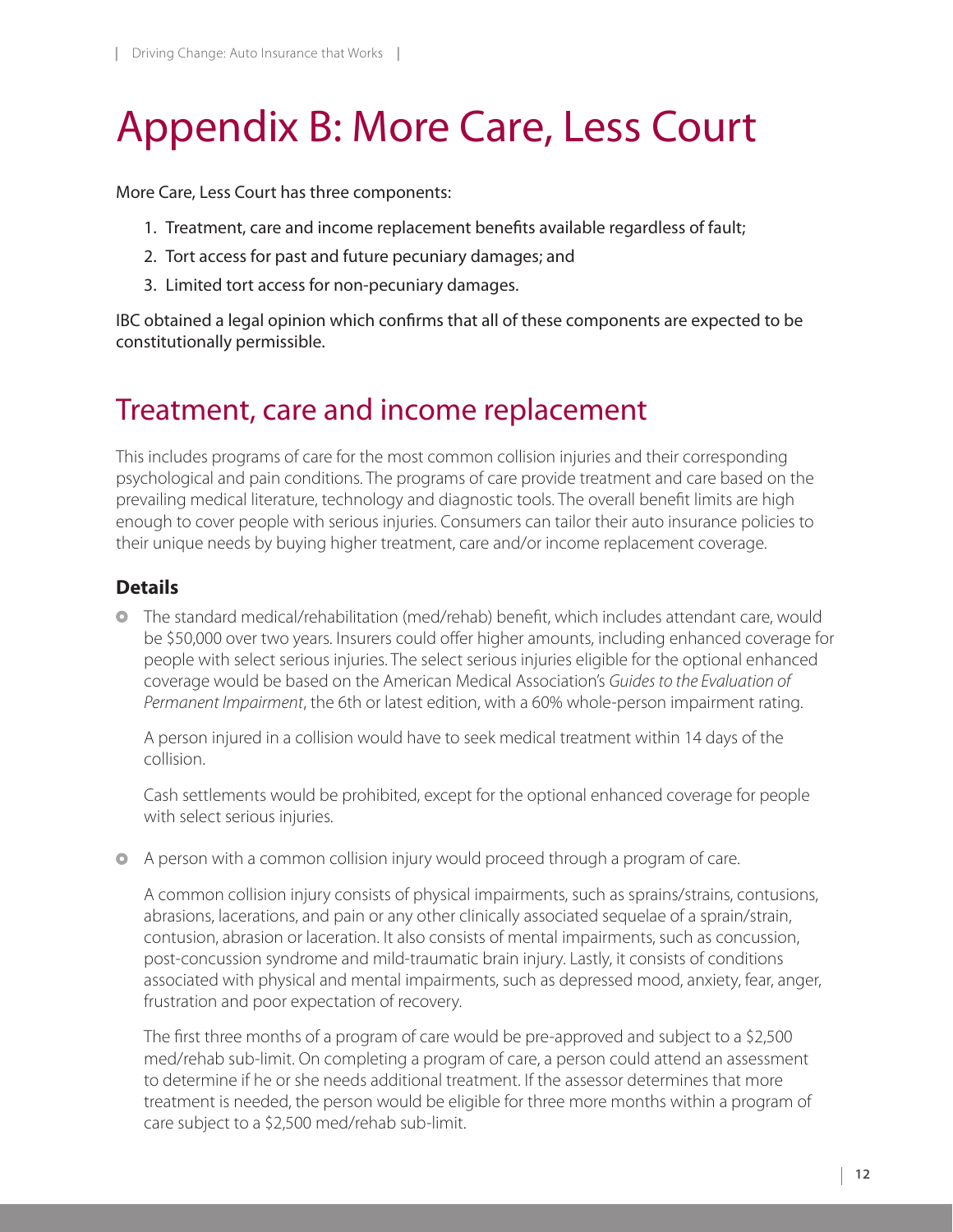The overall sub-limit for med/rehab within a program of care would be \$5,000 with no access to attendant care.

 An injured person would only be eligible for more than \$5,000 in med/rehab if he or she proceeds through a program of care, a physician or nurse practitioner determines that his or her injury is more serious than a common injury, and the insurer agrees with the physician or nurse practitioner's opinion.

 Only chiropractors, dentists, nurse practitioners, physicians and physiotherapists would initiate and coordinate treatment; however, any of these health practitioners could refer an injured person to other health providers, such as a psychologist, social worker or occupational therapist. All health practitioners and providers would be subject to a fee schedule.

Auto insurers would be the first payer for claims involving programs of care.

 A person with an injury that does not qualify for a program of care would be eligible for treatment and care that promotes maximal recovery up to the standard med/rehab limit.

 Only chiropractors, dentists, nurse practitioners, physicians and physiotherapists would initiate and coordinate treatment; however, any of these health care practitioners could refer an injured person to other health care providers, such as a psychologist, social worker or occupational therapist.

**O** Income replacement would be optional and payable over two years. Insurers could determine which amounts to offer.

Non-earner, caregiver, housekeeping and home maintenance would also be optional.

- All treatment, care and income replacement received would be deducted from any subsequent tort-based compensation.
- A person eligible for the standard and optional benefits would be the named insured, the spouse of the named insured, the dependants of the named insured or of the named insured's spouse, and a person specified as a driver on the auto insurance policy, regardless of the vehicle any of these people were in at the time of the collision.

 A person eligible only for the standard benefits would be a pedestrian, driver or passenger who is not the named insured, the spouse of the named insured, the dependants of the named insured or of the named insured's spouse, or a person specified as a driver on the auto insurance policy.

 If involved in a collision, an occupant of the vehicle would pursue a claim in the following order: with an insurer of which he or she is an insured person, the insurer of the vehicle in which he or she was an occupant, the insurer of any other vehicle involved in the collision or the Motor Vehicle Accident Claims Fund.

 If involved in a collision, a pedestrian would pursue a claim in the following order: with an insurer of which he or she is an insured person, the insurer of the vehicle that struck him or her, the insurer of any other vehicle involved in the collision or the Motor Vehicle Accident Claims Fund.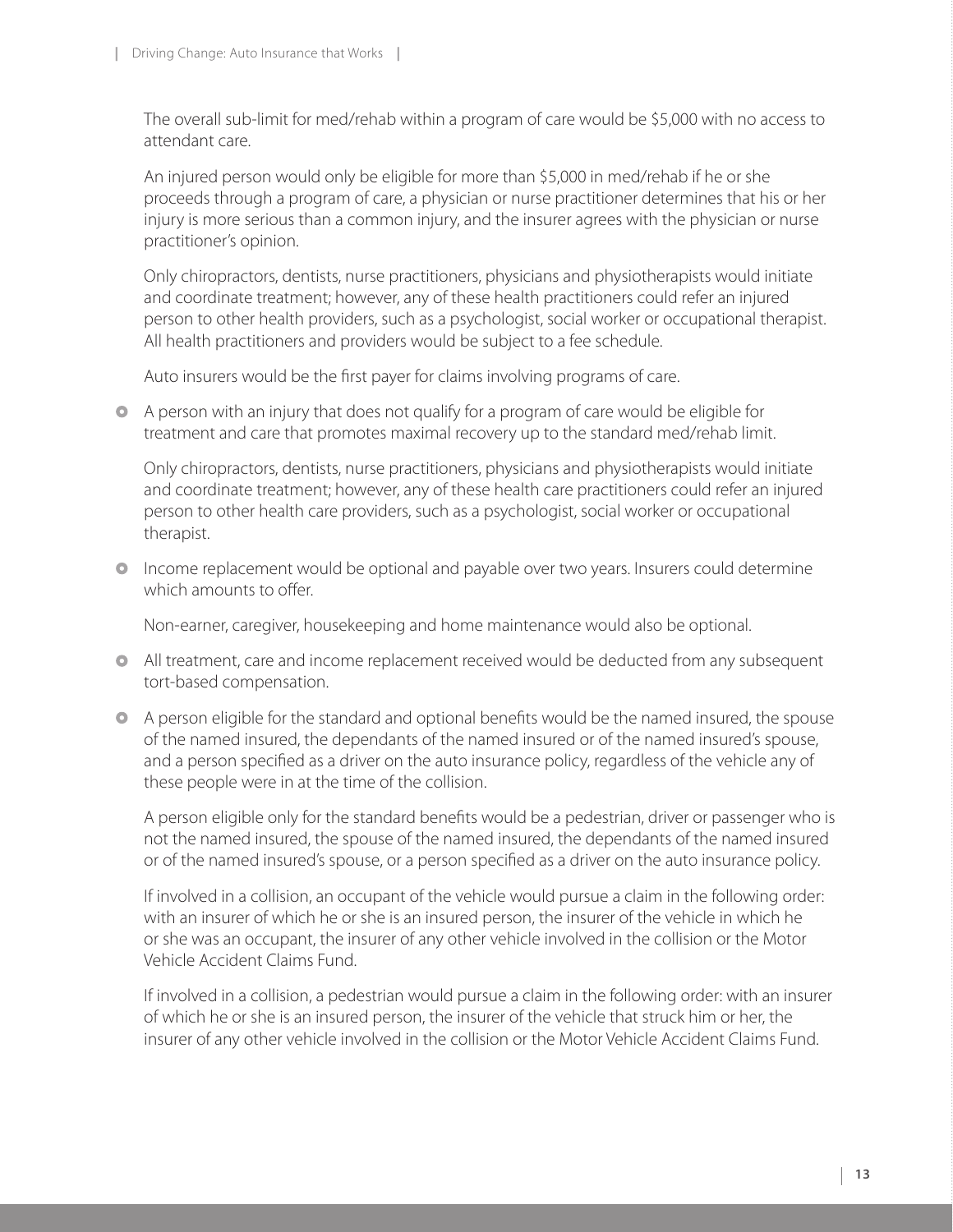## Tort access for past and future pecuniary damages

A person who did not cause the collision and requires more than the available treatment, care and income replacement can sue and be fully compensated.

## Limited tort access for non-pecuniary damages

Only people with serious injuries can sue for non-pecuniary damages. However, a consumer can buy the option to be able to receive compensation for non-pecuniary damages regardless of his or her injury.

### **Details**

- The non-pecuniary damages option would work like uninsured motorist coverage insofar as the insurer that sold the option would be the one compensating the person who purchased the option if injured in a collision. An injured person would only be eligible to receive up to the policy limit prescribed in the option if he or she purchased the option and he or she is eligible to pursue a tort claim. The payment would be proportionate to the person's level of responsibility for the collision.
- **People eligible to receive a payment pursuant to the option would be the named insured, the** spouse of the named insured, the dependants of the named insured or of the named insured's spouse, and people specified as drivers on the auto insurance policy, regardless of the vehicle any of these people were in at the time of the collision.
- If the person who received a payment under this option has a serious injury and is eligible to sue for non-pecuniary damages, the payment from the option would be deducted from any subsequent tort-based non-pecuniary damages compensation.
- For determining eligibility for non-pecuniary damages for someone who did not purchase the tort option, the serious injury definition would be loss of a body part, significant disfigurement or significant scarring, a displaced fracture of a weight-bearing bone, loss of a fetus, and permanent physical or psychological injury. In addition, any physical or psychological injury would be considered permanent when it prevents the injured person from functioning normally even with further medical treatment based on objective medical proof.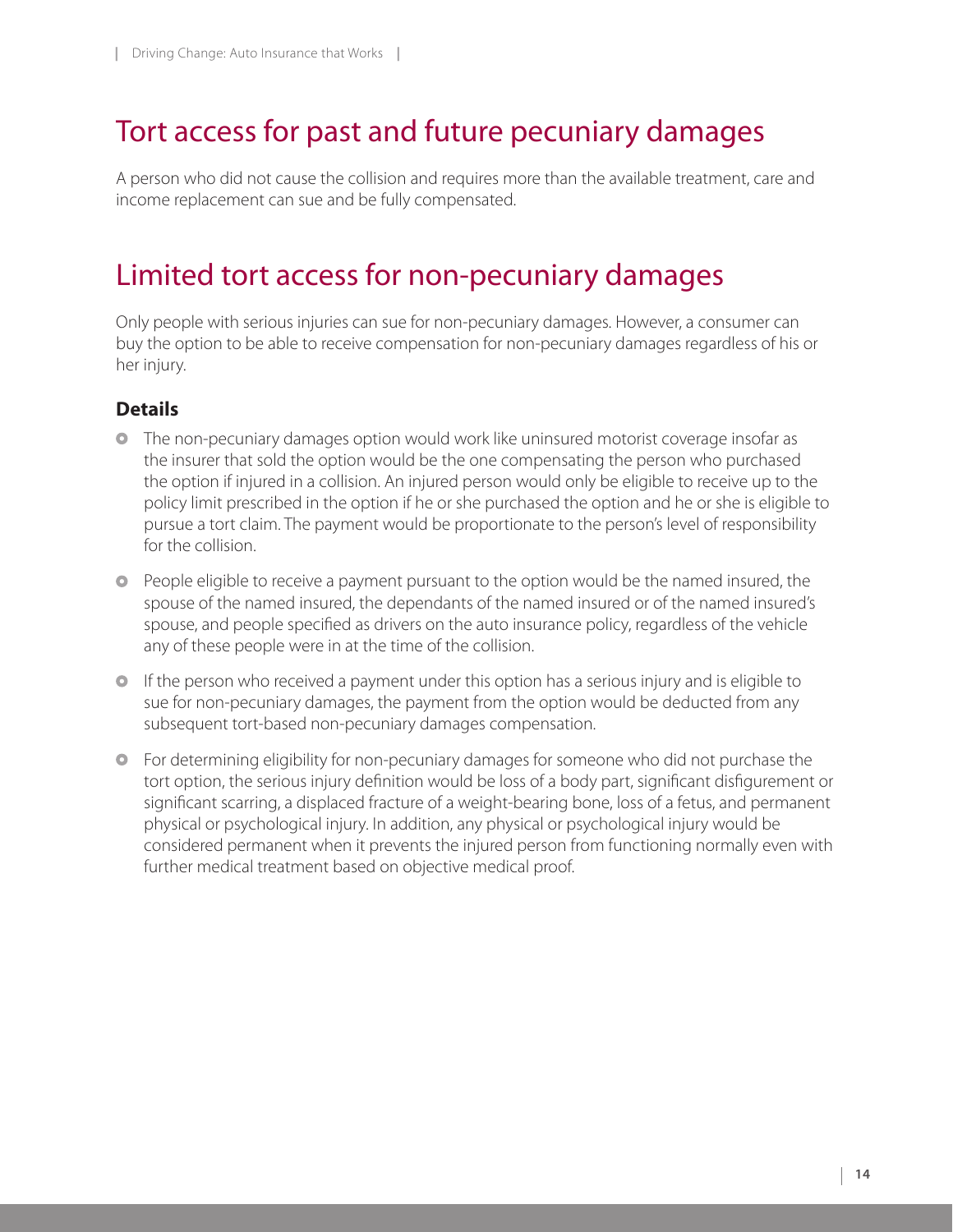## <span id="page-14-0"></span>Appendix C: The recommended use-and-file framework

### **Scope of Regulation**

This proposal focuses on the regulation of auto insurance rates for private passenger vehicles only. It does not apply to commercial vehicles or garage policies. Other personal vehicles, such as motorcycles or all-terrain vehicles, should be subject to less regulation than the framework used for private passenger vehicles.

### **Description of Framework**

An insurer has to file information supporting its overall rate after implementation. There is no requirement to file underwriting criteria.

### **Rating Standards**

The review of the overall rate is based on the following criteria:

- The overall rate should not be unfairly discriminatory ("unfairly discriminatory" refers to rates that are based on rating factors prescribed as prohibited in insurance legislation or regulation);
- **O** The overall rate should be able to withstand projected losses and expenses; and
- **•** The overall rate should not substantially reduce competition, where the level of competition is based on the number of insurers providing coverage, measures of market concentration, ease of entry in the market, availability of coverage, and opportunities available to consumers to acquire pricing and other consumer information.

When reviewing a risk-classification system, the regulator considers only whether the system complies with the prescribed rules, such as the list of prohibited rating factors, and whether it is unfairly discriminatory. There are no additional rules or filing requirements for innovative rating practices, such as usage-based insurance.

### **Timelines**

An insurer can implement a rate 30 days before submitting the prescribed information to the regulator. The regulator has 30 days to conduct a review. If the regulator disapproves of the rate, any changes the insurer must make are completed on a prospective basis based on a reasonable future date, no sooner than 30 days after the notice of disapproval. After this reasonable future date, the rate is to be considered no longer effective. An insurer can appeal the regulator's decision within 15 days of receiving the notification. There is no minimum number of filings within a given period of time.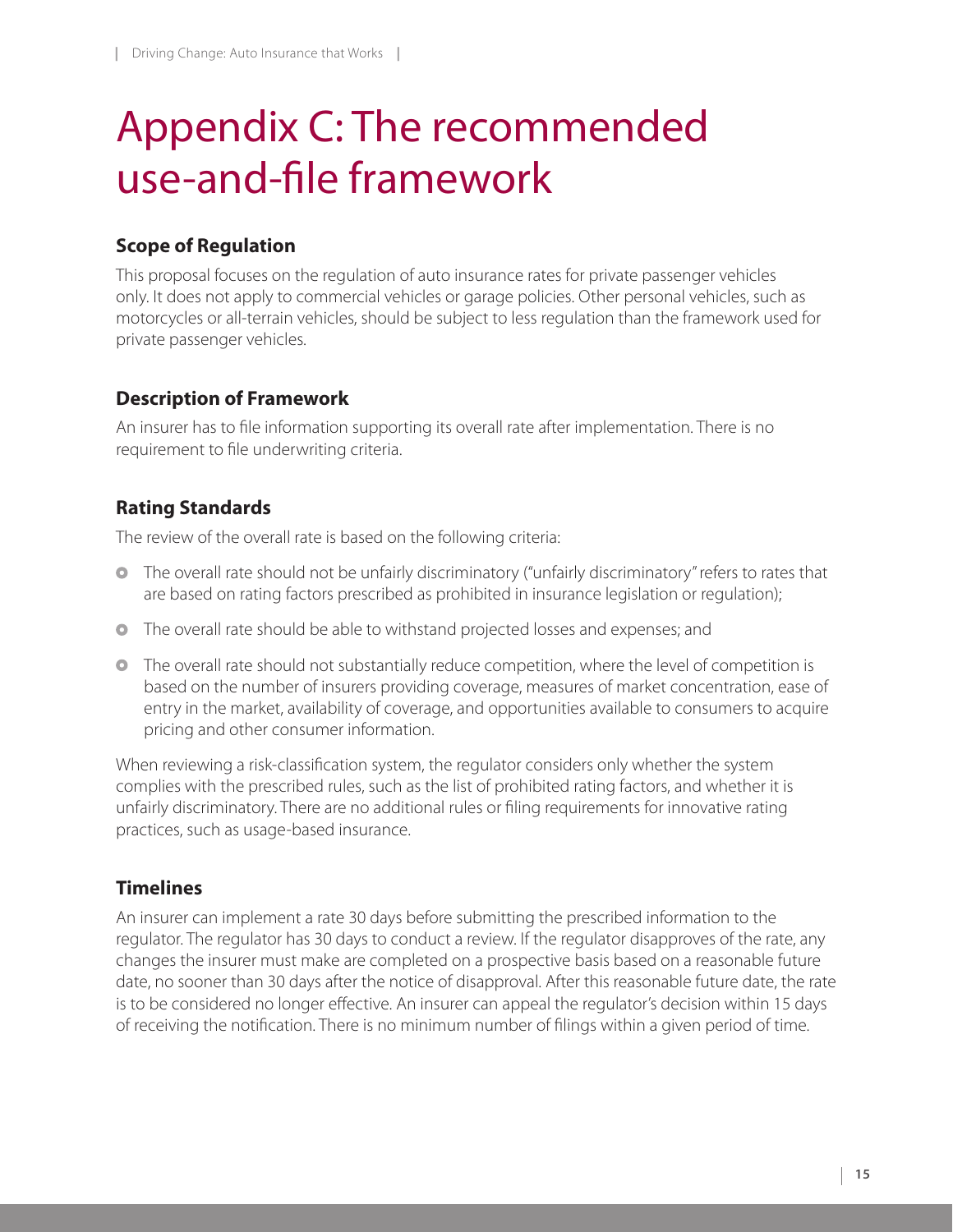#### **Required Documentation**

The insurer must submit rating rule changes, final rates and rate level changes, dislocation and capping, impact on dependent vehicle classes, profiles as well as current and proposed discounts, surcharges, algorithms, base rates and differentials. There is no requirement to submit actuarial justification.

### **Prohibited Underwriting and Rating Factors**

An insurer is prohibited from using the following factors to refuse to issue a contract or as elements in its risk-classification system: race, skin colour, creed, national origin, disability, income and education.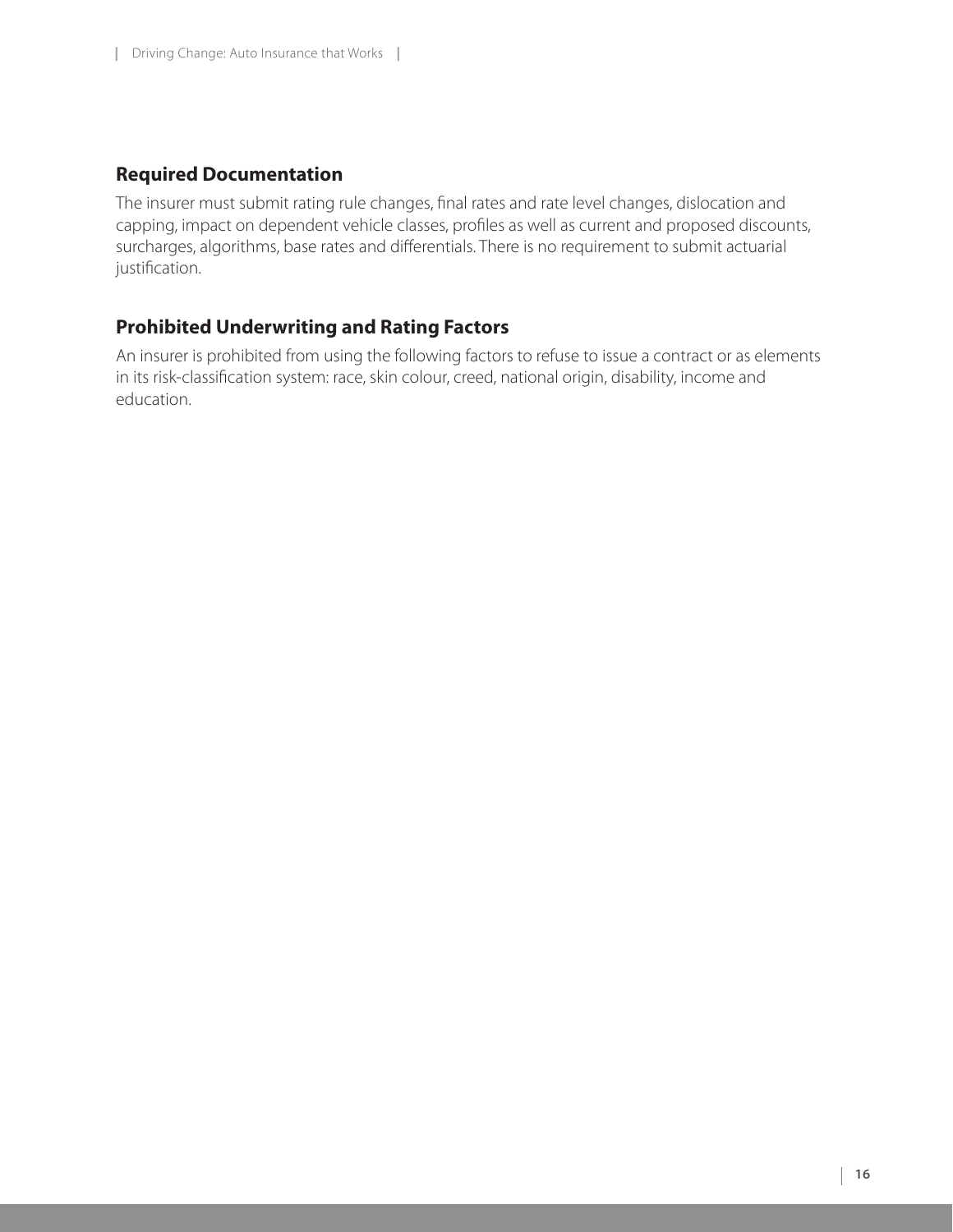## <span id="page-16-0"></span>Appendix D: What over-regulation looks like in Alberta

The industry will always be, and indeed should be, regulated. However, Alberta has a less competitive auto insurance market, partially due to the difficult regulatory framework in place. Insurers must abide by over 525 regulatory provisions.

The province's Automobile Insurance Rate Board (AIRB) oversees the acceptance or rejection of proposed auto insurance rate changes. At the same time, a separate organization, the Office of the Superintendent of Insurance, approves the individual rating factors that are used in the rate filings submitted to the AIRB. The requirement that Alberta insurers abide by rules from two separate regulators is unique in Canada. Indeed, it has led to confusion among insurers regarding the specific factors used for the development of premium prices. For example:

- Insurers who wish to introduce usage-based insurance (UBI) programs must complete a privacy impact assessment (PIA) over and above abiding by existing privacy laws. PIAs were designed for health care organizations that hold sensitive medical information, not driving information such as braking and accelerating. IBC has not found another jurisdiction that requires this added unnecessary level of scrutiny for UBI programs. As a result, Alberta has three times fewer UBI programs than Ontario, which does not require a PIA.
- Some insurers are only allowed to use four territories for segmenting the market for pricing purposes, while others are permitted to use more than four. It is common for claim costs in nearby areas to differ by more than 10% or 20%. As a result, consumers who live in areas where the likelihood of being in a collision is lower are paying more to cover part of the cost of insuring consumers who live in areas where the likelihood of being in a collision is higher.

Alberta is also unique in Canada in offering a subsidy for high-risk drivers, through a mechanism known as the Grid. Due to Alberta's take-all-comers requirement, whereby all licensed drivers must be offered an insurance contract for mandatory coverage, insurers are unable to decline these risks or charge appropriate premiums. The Grid market share was 5.9% in 2018, with the remaining good drivers paying higher premiums as a consequence.

Finally, while Alberta's rate regulator, the AIRB, is one of the best in the country, Alberta is still using a prior-approval framework that can cost insurers \$100,000 when they file for rate changes of greater than 5% annually. Jurisdictions in the United States have seen great success in shifting away from prior-approval frameworks. In those jurisdictions, competition has increased and premiums are generally more stable.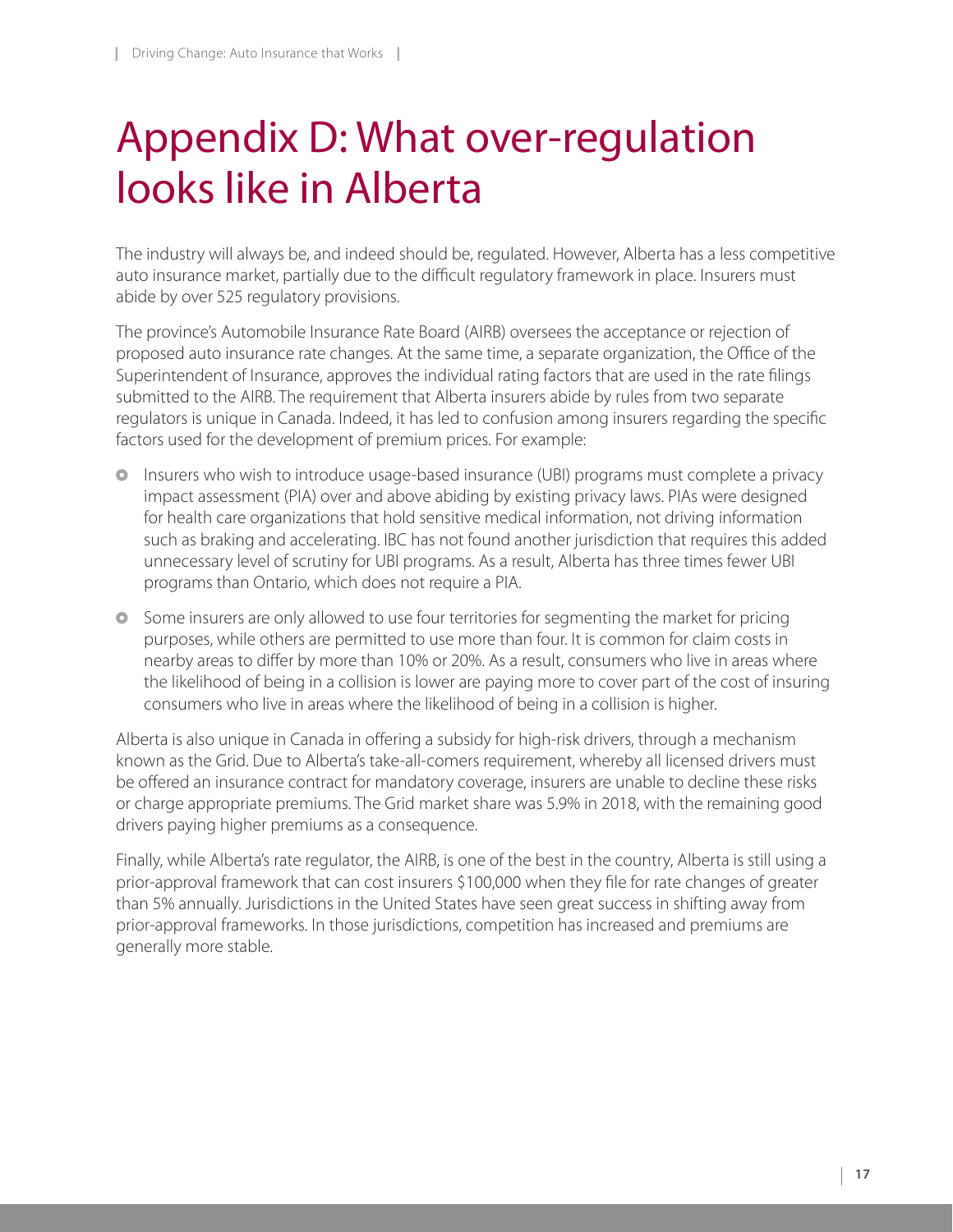